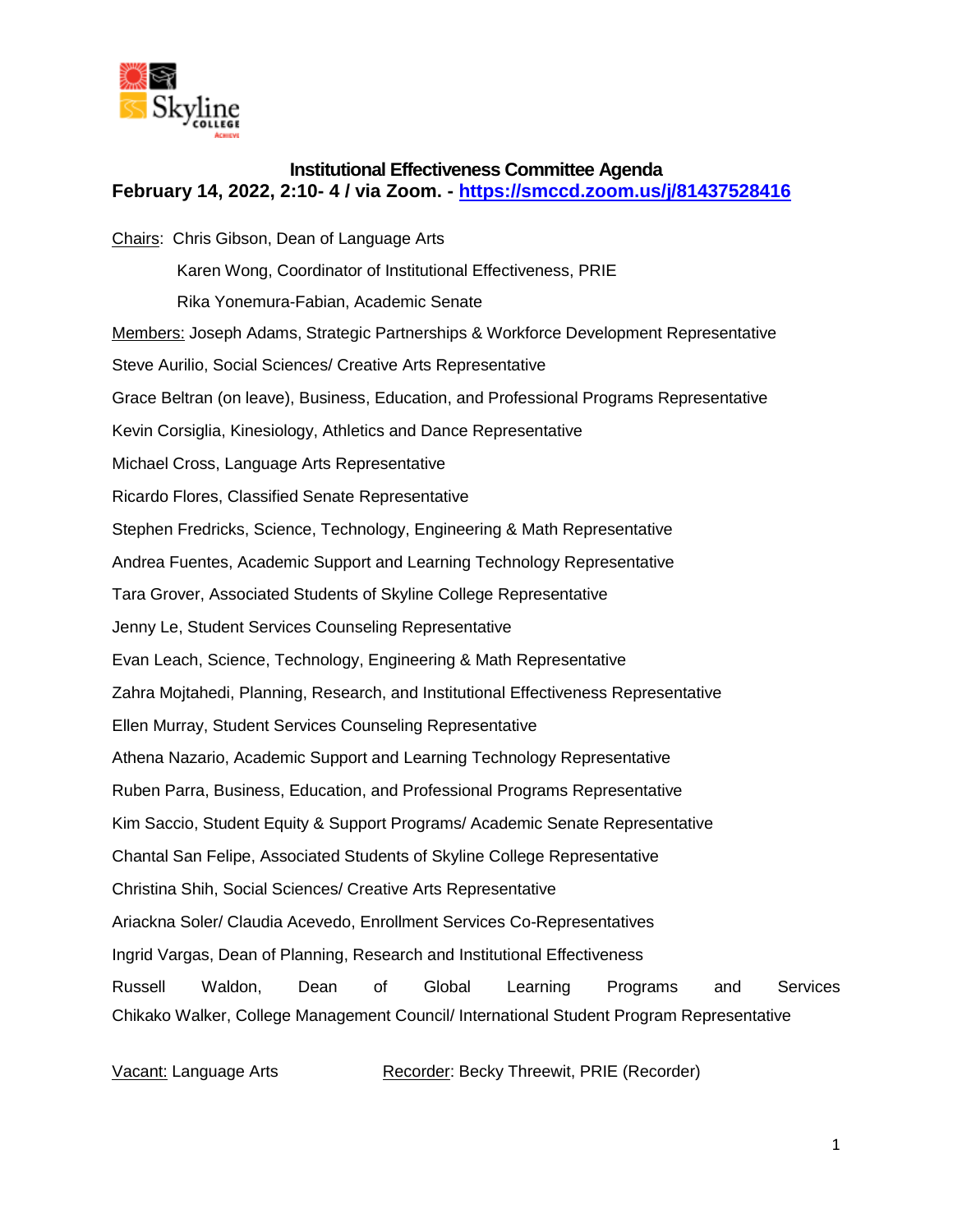

### **Action Item**

| <b>Topics</b>                                                                                                         |                                                    | <b>Presenters</b>        | <b>Time</b> |
|-----------------------------------------------------------------------------------------------------------------------|----------------------------------------------------|--------------------------|-------------|
| I.                                                                                                                    | Approve Agenda                                     | Yonemura-<br>Fabian      | 2 min.      |
| Ш.                                                                                                                    | Approve January 31 Minutes                         | Yonemura-<br>Fabian      | 2 min.      |
| <b>Reports/Discussions</b>                                                                                            |                                                    |                          |             |
| <b>Topics</b>                                                                                                         |                                                    | <b>Presenters</b>        | Time        |
| Program review presentation guidelines and post-<br>III.<br>presentation engagement                                   |                                                    | Yonemura-<br>Fabian      | 20 min.     |
| <b>Action Item</b>                                                                                                    |                                                    |                          |             |
| <b>Topics</b>                                                                                                         |                                                    | <b>Presenters</b>        | Time        |
| IV.                                                                                                                   | Vote on the program review presentation guidelines |                          | 5 min.      |
| <b>Reports/Discussions</b>                                                                                            |                                                    |                          |             |
| <b>Topics</b>                                                                                                         |                                                    | <b>Presenters</b>        | Time        |
| Effective Communication ISLO descriptors and rubric<br>V.<br>feedback, including the timeline for review and adoption |                                                    | Wong &<br><b>Members</b> | 20 min.     |

#### VI. Consultations with the 2021-2022 Cohort A. If you need more time to finalize feedback, please do so by Feb. 28. It will be sent to the CPR program staff and dean. Gibson & **Members** 60 min.

#### **Announcements**

#### **Topics**

VII. Inform your division about the proposed changes to the Effective Communication ISLO descriptors and rubric, which the IEC will follow up with at the March 21 meeting for eventual adoption. Also follow up with the college-wide announcement so people can provide online feedback on the existing rubrics.

VIII. Optional: Attend the Curriculum Committee's "Curriculum Mystery" workshop on April 6, 2:10 – 4 (Outlook invitations were sent)